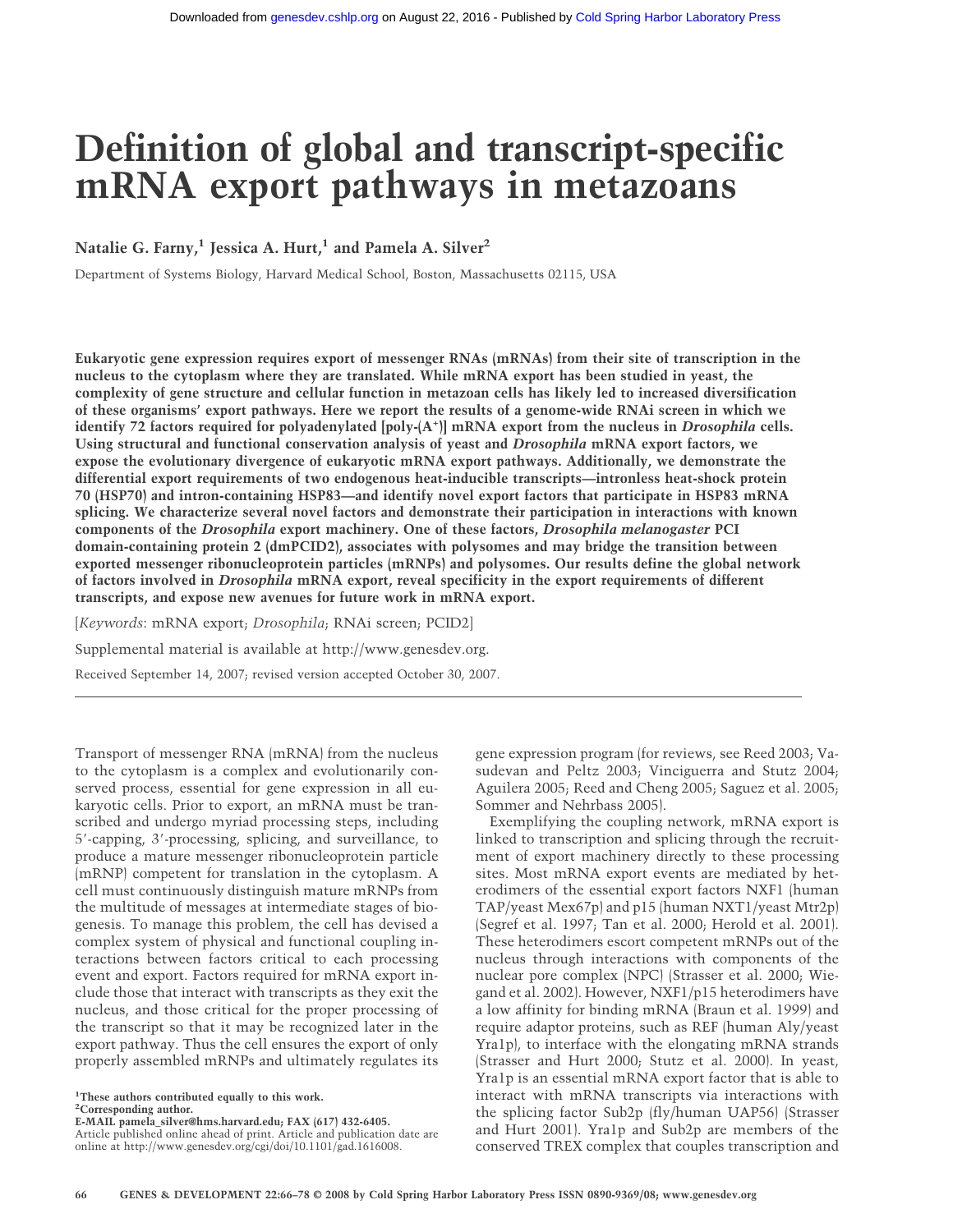splicing to export (Reed and Cheng 2005). However, while Yra1p is an essential factor in yeast, REF is not essential for mRNA export in metazoan cells (Gatfield and Izaurralde 2002; Longman et al. 2003). Whether this difference indicates the existence of other factors with redundant functions to those of Aly and REF, or that a different set of adaptor factors specific to the needs of the *Drosophila* genome connects the processes of transcription, splicing, and export, remains to be determined.

Evidence has also emerged demonstrating that mRNA export is coupled not only to nuclear processing events, but also to the cytoplasmic events of translation. For example, the shuttling serine arginine rich (SR) adaptor proteins remain associated with translation complexes in the cytoplasm and stimulate the translation of mRNA (Sanford et al. 2004; Windgassen et al. 2004; Swartz et al. 2007). In yeast, translational termination events require the helicase activity of a known RNA export factor, Dbp5p (Gross et al. 2007). Given the high degree of interconnectedness that exists between mRNP assembly and mRNA export, it seems probable that a similar degree of coordination exists with events following the export process. Yet, very little is known, particularly in metazoan cells, about the mechanisms by which export and translation are linked.

Large-scale screens in yeast have yielded most of our current understanding of the requirements for mRNA export. These studies, while seminal to our fundamental knowledge of export, were limited in their scope to libraries of nonessential gene knockouts and temperaturesensitive mutants (Amberg et al. 1992; Brown et al. 1995; Heath et al. 1995; Azad et al. 1997; Hieronymus et al. 2004). Several investigations into the requirement of *Drosophila* and human homologs of known yeast export factors in the mRNA export pathways of these organisms have been conducted on a small scale (van Deursen et al. 1996; Watkins et al. 1998; Gatfield et al. 2001; Guzik et al. 2001; Herold et al. 2001). However, the complement of factors necessary for mRNA export in higher eukaryotes currently remains poorly defined at a systems-wide level.

The increase in complexity of higher eukaryotic genomes compared with that of yeast is likely to have resulted in a commensurate increase in mRNA export network complexity. For example, while 80% of *Drosophila* genes contain introns, only 5% of *Saccharomyces cerevisiae* genes are intron-containing (Sakharkar and Kangueane 2004). To accommodate these additional mRNA processing demands, mRNA export pathways of higher eukaryotes are likely to have gained components and/or evolved components to harbor multiple functions. Indeed a number of other adapter proteins that function in a manner similar to REF, such as SR proteins, exist in higher eukaryotes (Huang et al. 2003). Similarly, URH49, an RNA helicase with 90% identity to and seemingly similar functions to UAP56, has been found (Kapadia et al. 2006). It is currently unknown to what degree the evolution of the genome has affected the *Drosophila* mRNA export pathway.

In order to define the mRNA export pathway of a

metazoan organism on a systems-level scale, we conducted a genome-wide RNAi screen for export factors in *Drosophila*. Using fluorescent in situ hybridization (FISH), we visually identified 72 factors whose depletion resulted in a nuclear accumulation of polyadenylated [poly-(A<sup>+</sup>)] mRNA in S2R<sup>+</sup> cells. These factors include previously uncharacterized *Drosophila* proteins and members of the translational machinery, in addition to mRNA processing factors and known export factors. In total, 52 of the factors identified have not been implicated previously in the mRNA export pathway in *Drosophila*. Comparison of our results with those of systematic yeast studies revealed significant divergence of mRNA export requirements between single-celled eukaryotes and higher metazoans. We identified differences in the export requirements of an intronless and an intron-containing transcript. Additionally, we were able to demonstrate that several of our new mRNA export factors have physical and functional interactions with core export machinery. Finally, we found one of these factors, a homolog of human PCI domain-containing protein 2 (PCID2), associates not only with NXF1 but also with actively translating complexes, thus providing evidence of an additional link between translational machinery and export.

# **Results**

# *A genome-wide RNAi screen defines essential mRNA export factors*

To obtain a comprehensive understanding of mRNA export pathways in a metazoan system, we performed a genome-wide RNAi screen in *Drosophila* S2R+ cells (Kiger et al. 2003; Boutros et al. 2004; Armknecht et al. 2005). Figure 1A summarizes the visual assay used to screen a library of ~21,300 dsRNAs in duplicate for defects in mRNA export from the nucleus. mRNA export defects were identified based on the subcellular relocalization of poly-(A<sup>+</sup>) mRNA in dsRNA-treated cells. Steady-state poly-(A<sup>+</sup>) mRNA localization in untreated or control GFP dsRNA-treated S2R+ cells is predominantly cytoplasmic (Fig. 1A, left image). Upon treatment with dsRNAs targeting NXF1, an essential mRNA export factor (Katahira et al. 1999; Herold et al. 2001), poly- (A<sup>+</sup> ) mRNA accumulates within the nucleus while being excluded from the nucleolus (Fig. 1A, right image). Using this assay, 133 dsRNAs from the primary screen library scored positive for mRNA export defects. Positive dsRNAs with more than 10 potential off-target effects (Kulkarni et al. 2006)—as defined by complementarity of 21 or more consecutive base pairs with another gene (29 genes), or that have since been removed from the updated version of the dsRNA library (16 genes)—were eliminated from further analysis. The remaining 88 candidate genes were rescreened in duplicate using the same assay with a set of independent, nonoverlapping dsRNAs, all of which have no predicted off-target effects. A total of 72 genes  $(82\%)$  were validated as poly- $(A^+)$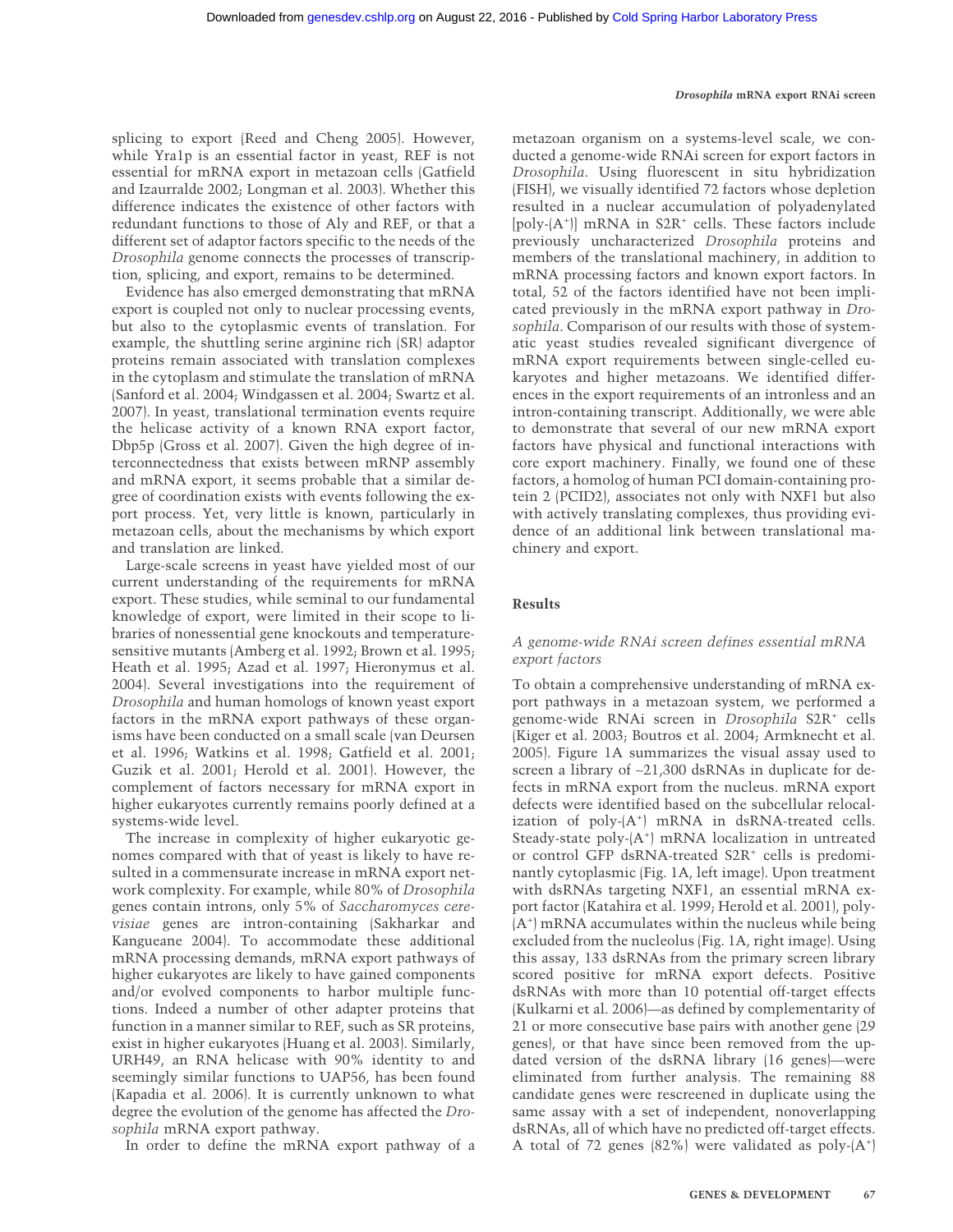

**Figure 1.** Identification and classification of genes affecting mRNA export in *Drosophila* S2R+ cells. (*A*) A library of ∼21,300 dsRNAs was arrayed in black, clear-bottomed 384-well plates. S2R<sup>+</sup> cells were plated on these dsRNAs, incubated for 4 d, then fixed and assayed for localization of poly-(A<sup>+</sup>) RNA using a Cy3labeled Oligo-d $(T)_{30}$  probe. Images were collected by automated microscopy and visually inspected for nuclear accumulation of poly-(A<sup>+</sup> ) RNA. Images were scored negative (*left* image) or positive (right image) for nuclear poly-(A<sup>+</sup>) RNA accumulation. In positive cells, mRNA accumulates in the nucleus (asterisk) and is excluded from the nucleolus (arrow). (*B*) Gene ontology categories of the 72 mRNA export factors identified in this screen. (*C*) The cells shown were treated with dsRNAs for 4 d, targeting the genes indicated. After fixation and hybridization, poly-(A<sup>+</sup> ) RNA localization (red, *top* panels) was determined by overlaying images with the nuclear membrane marker, wheat germ agglutinin (WGA) (green, *bottom* images). Bar, 4 µm.

mRNA export factors and are listed in Supplemental Table S1. Many previously confirmed *Drosophila* mRNA export factors including NXF1 (Fig. 1C), p15, UAP56, Ssrp, Tho2, and Hrp1 (Gatfield et al. 2001; Herold et al. 2003; Rehwinkel et al. 2004) were recovered during this screen, as were the transcription and splicing factor Bx42 and the nuclear exosome component Rrp6 (Fig. 1C), neither of which were shown previously to affect mRNA export in *Drosophila* cells.

To categorize our panel of 72 mRNA export factors, we analyzed their known or hypothetical functions using FlyBase (http://www.flybase.org). Classification by gene ontology (GO) of these factors (Fig. 1B) revealed that many are known to function within mRNA processing or export pathways (PE, 25%) or protein nuclear transport (NT, 11%), thereby validating our assay. Protein components of both the large and small ribosomal subunits were found to affect significantly mRNA export (RP, 17%), as were factors involved in cell cycle control

and mitosis (CM, 11%). Finally, 14 of the 72 factors identified (U, 19%) have no annotated gene function in *Drosophila*.

# *Comparison of eukaryotic mRNA export pathways reveals evolutionary conservation and divergence*

To place our results in an evolutionary perspective, we compared our screen results with those of previous yeast export studies (Amberg et al. 1992; Brown et al. 1995; Heath et al. 1995; Azad et al. 1997; Hieronymus et al. 2004) so as to reveal the evolutionary divergence of mRNA export pathways between unicellular eukaryotes and metazoan cells. Unlike yeast genes, the majority of metazoan genes contain multiple introns that require extensive processing and regulation. Thus we were interested in assessing how such changes in mRNA processing requirements were reflected in an organism's essential export machinery. Supplemental Table S2 lists 45 *S. cerevisiae* mRNA export factors collected from the literature and their 39 respective *Drosophila* homologs as determined using the eukatyotic orthology YOGY tool (http://www.sanger.ac.uk/PostGenomics/S\_pombe/ YOGY; Penkett et al. 2006). To decrease the likelihood of false-positive or false-negative scoring events that could affect our conservation analysis, all of the 39 *Drosophila* homolog genes used in this analysis were rescreened during the validation round, regardless of their initial score in the primary screen. In total, we identified 18 factors that possessed common export function between the two organisms (Fig. 2A, overlap). The observation that many yeast mRNA export factor homologs are not required in the *Drosophila* pathway could indicate an increase in the redundancy of the factors' export functions in higher eukaryotes (Gatfield and Izaurralde 2002; Longman et al. 2003). Interestingly, the degree of amino acid sequence conservation between factors required in both organisms is significantly higher than that between factors required in yeast but not in *Drosophila* cells (Fig. 2B, *P* = 0.0344). Conservation at the level of amino acid sequence suggests a critical role for these proteins in mRNA export among eukaryotes. Not surprisingly, the *Drosophila* factors required in both organisms are mostly composed of nuclear transport (33%) and mRNA processing (39%) factors (Fig. 2A). The 54 additional *Drosophila* export factors identified in our screen (Fig. 2A, light gray) are distributed among the RNA processing (20%), ribosomal (21%), cell cycle control (13%), and unknown (23%) categories. This analysis implies that nuclear transport factors and some mRNA processing machinery comprise a conserved core of the mRNA export pathway, while components with other facilitative or regulatory roles may have evolved to accommodate the more complex needs of metazoan cells.

# *Spliced and unspliced transcripts have different export requirements*

Proper splicing of intron-containing transcripts is particularly important for efficient mRNA export in meta-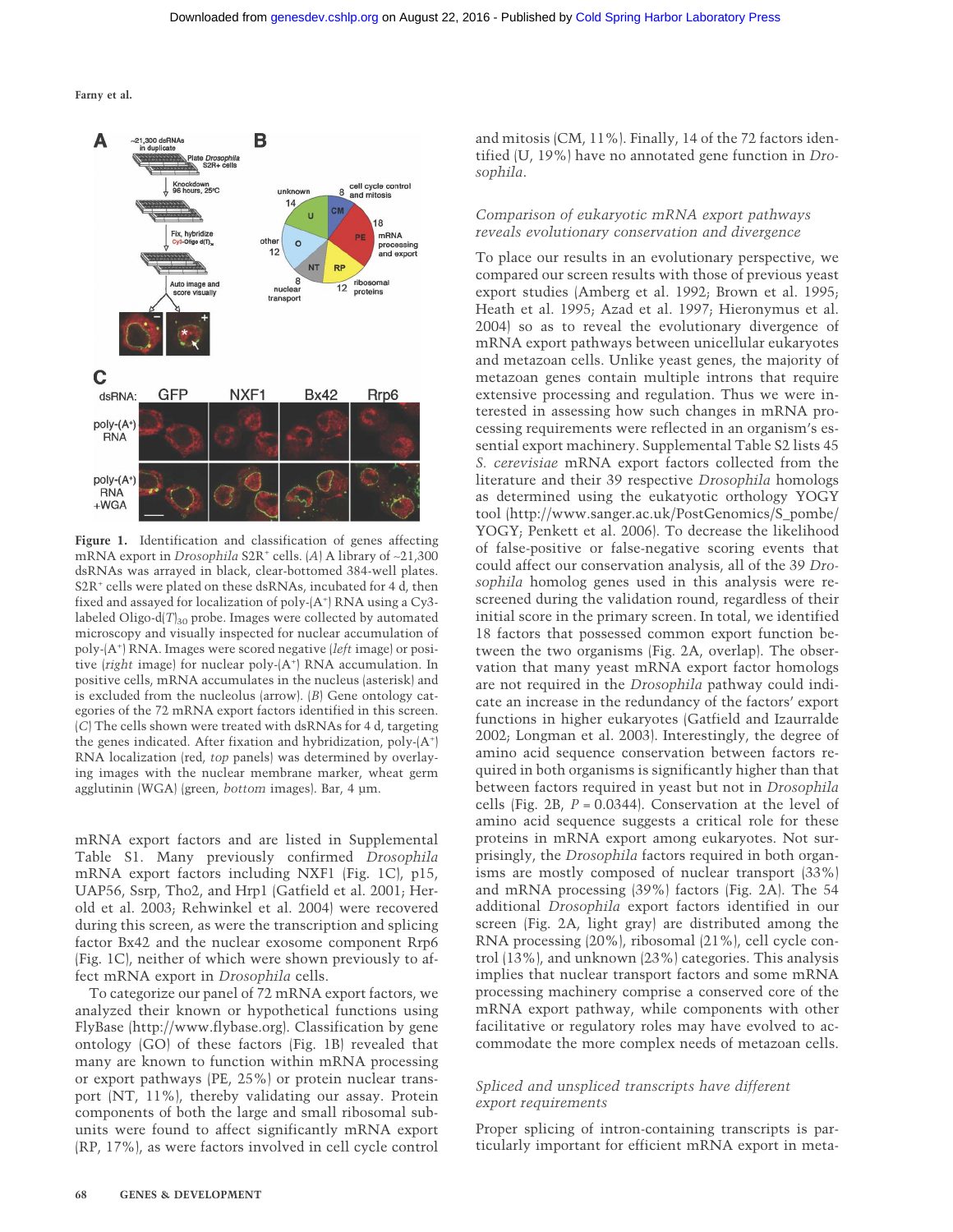

**Figure 2.** mRNA export pathways have evolutionarily diverged between *S. cerevisiae* and *Drosophila*. (*A*) Shaded bar represents the degree of overlap in mRNA export function between 45 unique factors required for poly-(A<sup>+</sup>) mRNA export in *S. cerevisiae* (dark gray, *left*) and 72 unique factors required in *Drosophila* identified in this screen (light gray, *right*). Eighteen of these factors had homologs required for mRNA export in both organisms (overlap). Gene ontology categories of these two groups of *Drosophila* factors are depicted and labeled as in Figure 1B. (*B*) Entire ORF amino acid sequences of yeast mRNA export factors were analyzed for sequence similarity and identity with those of their corresponding fly homologs. Line graph illustrates sequence conservation score frequency for homologs whose mRNA export function is conserved (red) and not conserved (blue) in *Drosophila*.

zoan cells (Luo and Reed 1999; Zhou et al. 2000), and export machinery is recruited directly to sites of transcription and splicing (Lei et al. 2001; Lei and Silver 2002; Custodio et al. 2004; Moore et al. 2006). To assess the effect of intron status on mRNA export requirements, we classified our 72 general factors based on their importance in the export of endogenous intron-containing and intronless messages. Using RNA FISH, we evaluated the localization of the endogenous heat-shock-inducible HSP70 (heat-shock protein 70) mRNA, an intronless HSP gene, and HSP83 mRNA, an introncontaining HSP gene, in heat-shocked cells depleted of validated export factors. We found that depletion of seven of the 72 mRNA export factors blocked export of both endogenous HSP70 and HSP83 mRNA (Fig. 3A, panels a,b,e,f; Table 1) whereas depletion of an additional 11 factors blocked export of only HSP83 mRNA (Fig. 3A, panels c,g). Importantly, of our 72 general export factors,

those necessary for HSP70 mRNA export were also necessary for HSP83 mRNA export (Table 1). These components include NXF1, p15, and UAP56, which are known to be required both for bulk and HSP-specific mRNA export in *Drosophila* (Gatfield et al. 2001; Herold et al. 2001). Our data identify core export factors required by all transcripts even under heat stress conditions. Most factors required uniquely by HSP83 mRNAs belong to the mRNA processing and export subclass (Fig. 3B).

We further interrogated a subset of factors required for HSP83 mRNA export, and confirmed the function of some of these factors in the splicing of the HSP83 intron. Real-time PCR was used to measure the relative abundance of unspliced versus spliced HSP83 mRNA in knockdown cells after heat shock (Fig. 3C). Factors analyzed that were required for both HSP70 and HSP83 mRNA export (NXF1, UAP56, CG6694, and CG7351 hereafter referred to as dmPCID2, for *Drosophila melanogaster* PCID2, based on its identity with its human homolog) demonstrated only a moderate or no effect on the relative levels of unspliced transcript. In contrast, factors that showed the greatest defect in HSP83 splicing (>3.9-fold) upon depletion by dsRNA were among those selectively required for HSP83 mRNA export (CG2807, CG5931, CG2685, Pitslre, and Bx42). CG5931 and homologs of CG2807, CG2685, PITSLRE, and Bx42 have been demonstrated to affect splicing in *Drosophila* or other organisms (Stevens et al. 2002; Hu et al. 2003; Figueroa and Hayman 2004; Park et al. 2004). Thus, we established a role for all five of these factors in the splicing and subsequent export of the HSP83 transcript.

# *Previously uncharacterized export factors interact with the core export machinery*

To define further the relevance of factors with previously uncharacterized export function to the export pathway, we chose two independent modes of investigation. First, we investigated the subcellular localization of the new factors, and looked for physical interaction of new factors with the core component, NXF1. Since antibodies to each endogenous factor were not available, these experiments required the use of exogenously expressed versions of the proteins. Second, we assessed the transcriptional feedback from new factors to core components in the export pathway.

We transiently expressed V5-tagged versions of seven of these uncharacterized export factors in S2R+ cells and assessed their subcellular localization by immunofluorescence microscopy. Six of these factors localized to the nucleus while one, dmPCID2, localized to the cytoplasm (Fig. 4A). We next performed coimmunoprecipitation assays with the seven V5-tagged constructs and GFP-NXF1 (Fig. 4B). As anticipated, GFP-NXF1 coimmunoprecipitated with V5-p15 (Fig. 4B). Significant interactions were also seen with V5-tagged dmPCID2, CG2063, CG6694, and CG2685. While V5-tagged constructs l(1)10Bb, CG14701, and CG31126 were efficiently immunoprecipitated by the V5 antibody, they did not show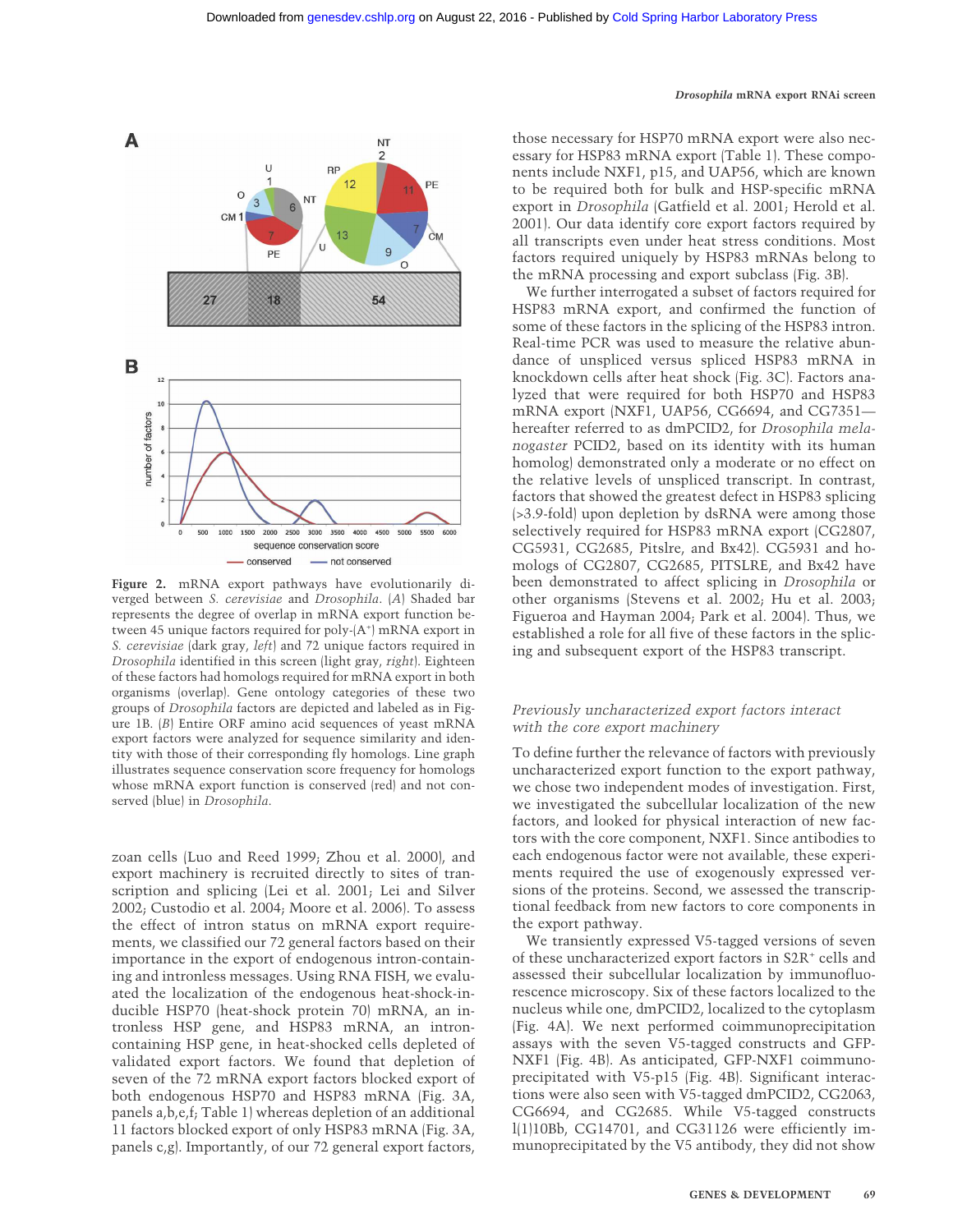



**Figure 3.** Export of HSP83 (intron-containing) and HSP70 (intronless) mRNAs require different sets of factors, highlighting specificity in mRNA processing requirements. (*A*) Localization of endogenous HSP70 (panels *a–d*) and HSP83 (panels *e–h*) mRNAs was determined by FISH. Nuclear accumulation is highlighted with arrows. Cells shown were treated with dsRNAs targeting genes listed for 4 d. After heat shock, fixation, and hybridization with probes against endogenous HSP70 or HSP83 mRNAs (red), localization was determined by overlaying images with WGA (green). Bar, 4 µm. (*B*) Bar graph illustrates the number of factors from each gene ontology category (as labeled in Fig. 1B) that were obtained from the primary [poly-(A+ ), green] and secondary (HSP83, red; HSP70, yellow) screens. (*C*) Real-time PCR analysis of HSP83 mRNA species in cells treated with dsRNAs (shown at *bottom*) measures levels of unspliced HSP83 transcript relative to spliced HSP83 transcript of a representative biological replicate. Factors selectively required for HSP83 export are marked with an asterisk.

an interaction with GFP-NXF1. None of the V5-tagged constructs tested showed any association with GFP alone (data not shown). We therefore demonstrated that four of our uncharacterized mRNA export factors associate, either directly or indirectly, with NXF1.

To assess the effects that these seven novel export factors may have on the expression levels of the core export machinery, we monitored the transcriptional response of cells depleted of NXF1, p15, and each of the novel factors. Previous work has illustrated that a compensatory up-regulation of the expression of NXF1 and p15 mRNA occurs in response to their own depletion, potentially indicating the existence of a transcriptional feedback loop within the export pathway network (Herold et al. 2003). The levels of NXF1, p15, UAP56, and a ribosomal protein (RP49) mRNA were assessed by real-time PCR in cells that were depleted of export factors and compared with those of cells treated with GFP dsRNA (Fig. 4C). As documented previously, depletion of either NXF1 or p15 results in a reciprocal up-regulation of mRNA levels of the other factor (Herold et al. 2003). Additionally we found that both NXF1 and p15 mRNAs were up-regulated upon depletion of the novel factor, CG6694. We

also observed a specific increase in p15 mRNA in cells depleted of l(1)10Bb. Thus, at least two of our novel export factors influence the levels of mRNA encoding core export components, likely representative of the cell's attempt to compensate for an mRNA export blockage.

Furthermore, mRNA levels of RP49, an abundant transcript indicative of total RNA levels, were decreased in NXF1-, CG6694-, l(1)10Bb-, and CG14701-depleted cells. This reduction could be indicative of a destabilization of this transcript in response to defective processing or export of RP49 mRNA (Herold et al. 2003). It has been shown that aberrantly transcribed or processed transcripts are often targeted by the nuclear exosome for degradation in order to prevent the cell from accumulating faulty transcripts (Libri et al. 2001; Zenklusen et al. 2002; Davis and Ares 2006).

# *dmPCID2 is an export factor that associates with translationally active complexes*

Our subcellular localization analysis indicated that dmPCID2 resides predominantly within the cytoplasm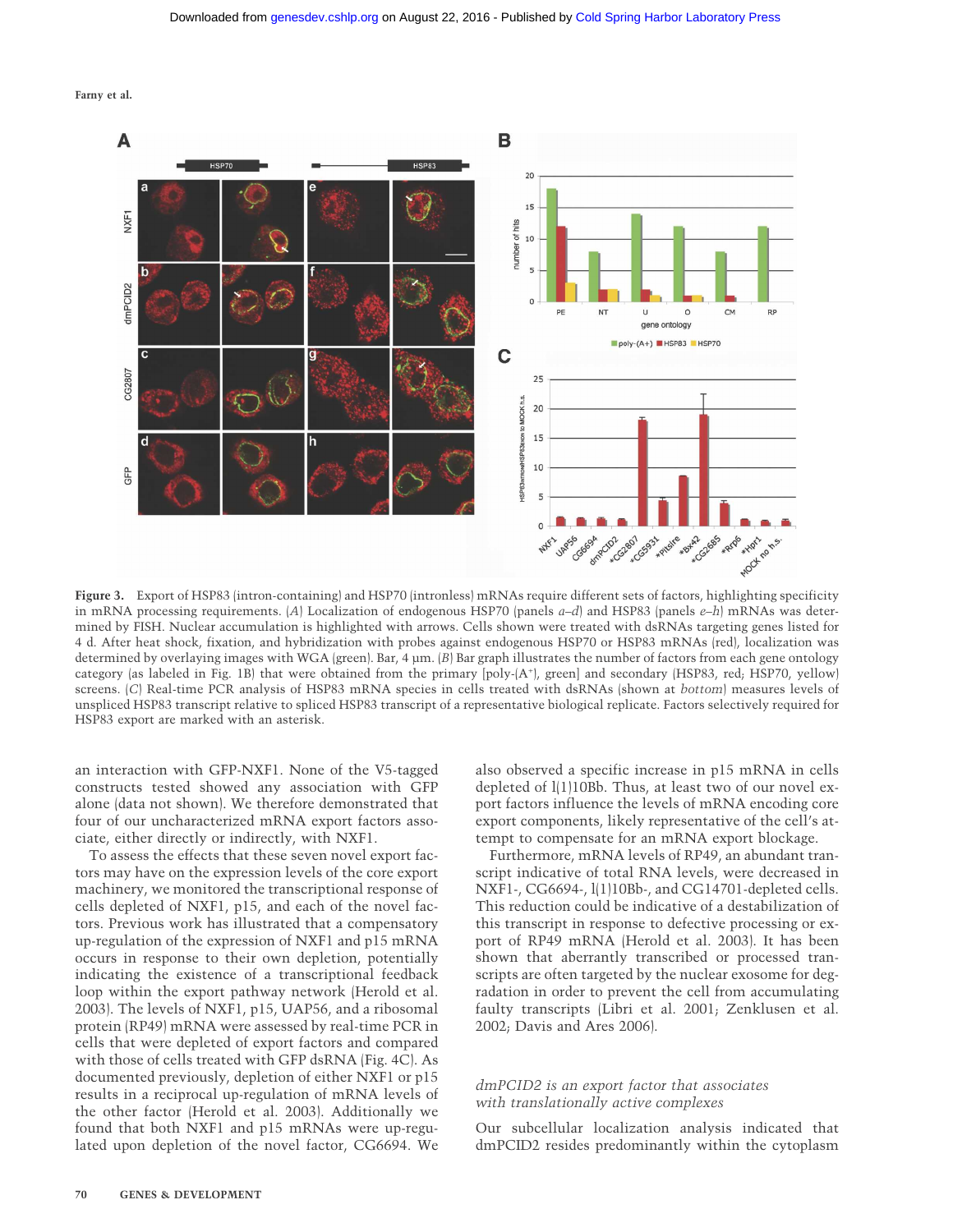| Gene           | HSP83              | HSP70     | Gene ontology <sup>a</sup> |
|----------------|--------------------|-----------|----------------------------|
| <b>UAP56</b>   | $^{++}$            | $++$      | PE                         |
| KaryB3         | $^{++}$            | $^{++}$   | NT                         |
| Nup153         | $^{++}$            | $^{++}$   | NT                         |
| p15            | $^{++}$            | $^{++}$   | PE                         |
| NXF1           | $^{++}$            | $^{++}$   | PE                         |
| CG7351/dmPCID2 | $^{++}$            | $^{+}$    | $\circ$                    |
| CG6694         | $^{++}$            | $\ddot{}$ | U                          |
| CG18591        | $^{++}$            |           | PE                         |
| CG2807         | $^{++}$            |           | PE                         |
| CG5931         | $^{++}$            |           | PE                         |
| Bx42           | $^{++}$            |           | PE                         |
| Hpr1           | $^{+}$             |           | PE                         |
| Rrp6           | $^{+}$             |           | PE                         |
| CG2685         | $^{+}$             |           | U                          |
| noi            | $^{+}$             |           | PE                         |
| Pabp2          | $^{+}$             |           | PE                         |
| Pitslre        | $^{+}$             |           | CM                         |
| Ssrp           | $\hskip 0.025cm +$ |           | PE                         |

**Table 1.** *Results of HSP70 and HSP83 screens*

a Gene ontology categories: (PE) mRNA processing and export; (CM) cell cycle control and mitosis; (NT) nuclear transport; (O) other; (U) unknown.

(++) Nuclear accumulation of mRNA (>50% penetrance of phenotype); (+) nuclear accumulation of mRNA (<50% penetrance of phenotype); (−) no nuclear accumulation of mRNA.

(Fig. 4A). Interestingly, its yeast sequence homolog, Thp1p, is a factor thought to play a role in coupling transcription to export and localizes to the nuclear pore (Fischer et al. 2002; Gallardo et al. 2003). dmPCID2, Thp1p, and the uncharacterized human (hs)PCID2 each contain a PCI domain (Fig. 5A); a structurally defined,  $\alpha$ -helical, protein–protein interaction domain characteristic of eIF3 translation initiation factors; the COP9 signalosome; and the proteasome lid complex (Hofmann and Bucher 1998). While dmPCID2 contains a domain similar to these cytoplasmic complexes, it also affects the export of bulk mRNA and specific HSP transcripts from the nucleus. To test whether dmPCID2 can shuttle into the nucleus, we exposed cells transfected with V5 dmPCID2 to the nuclear export inhibitor Leptomycin B (LMB). Upon LMB treatment, transfected cells accumulated dmPCID2 within the nucleus (Fig. 5C [red, top panels], D) while the localization of the cytoplasmic RNAbinding protein FMR1 (Fig. 5C, green) remained static, indicating that dmPCID2 actively shuttles between the nucleus and the cytoplasm by a Crm1-dependent mechanism. Intriguingly, deletion of the PCI domain (V5-∆PCI) (Fig. 5C [red, lower panels], D) increased the shuttling activity of dmPCID2. Blinded counting of transfected cells revealed that shuttling of dmPCID2 was significantly enhanced upon deletion of the PCI domain (Fig. 5D).

To determine whether the PCI domain was important for the association of NXF1 and dmPCID2, we performed coimmunoprecipitation experiments with V5-tagged dmPCID2 or V5-ΔPCI and GFP-NXF1 (Fig. 5B). Deletion of the PCI domain did not affect the interaction of V5 dmPCID2 with GFP-NXF1. Further, neither interaction

#### *Drosophila* **mRNA export RNAi screen**

was affected by RNase treatment, indicating that the interaction between dmPCID2 and NXF1 is not RNA-dependent. These results suggest that dmPCID2 and NXF1 participate in a protein-dependent interaction, and that the potential role of dmPCID2 in mRNA export does not depend on the function of its PCI domain.

Given the homology of the PCI domain of dmPCID2 with that of the translation initiation factor eIF3m (Fig. 5A), we inquired whether dmPCID2 is associated with translationally active complexes. We performed sucrose density gradient fractionation on S2R<sup>+</sup> cells transiently transfected with either V5-dmPCID2 or V5-∆PCI (Fig. 6). Lysates from transfected cells were separated on sucrose density gradients either not containing or containing EDTA, a treatment that disrupts interactions between the large (60S) and small (40S) ribosomal subunits. In control samples, a significant proportion of the V5-dmPCID2 protein cosedimented with fractions that contain fully assembled ribosomes (80S) and polysomes, as confirmed by detection of the ribosomal protein P0. Importantly, the proportion of dmPCID2 associating with polysomes is significantly decreased upon deletion of the PCI domain. Monitoring of fractions by UV fluorescence demonstrates that EDTA treatment efficiently disrupted the ribosomal subunits and disassembled polysomes. This perturbance caused ribosomal protein P0 as well as dmPCID2 to shift to the less dense fractions of the gradient, indicating that the presence of dmPCID2 in heavier fractions is dependent on ribosomal integrity. This analysis indicates that at least part of the cellular pool of dmPCID2 is normally associated with translationally active polysomes, and that this association is greatly mediated by the PCI domain.

#### **Discussion**

mRNA processing events are linked to each other through an elaborate system of coupling, spanning from transcription to translation. Here we presented the first whole-genome screen for factors required for the nuclear export of poly-(A<sup>+</sup>) mRNA in a metazoan system. In addition, we examined how mRNA export pathways may have evolved between yeast and metazoan cells. Further, we investigated several factors identified in our screen to place them within the mRNA export pathway with respect to their potential connections to transcription, splicing, and translation.

## *An increase in genome complexity results in an increase in export network complexity*

mRNA nuclear export is an essential process in all eukaryotes. However, prior to this study, the degree of conservation between mRNA export pathways of yeast and a higher eukaryotic organism had not been determined on a genome-wide scale. Here we present evidence that core components of the mRNA export pathway are required for the export process by both organisms. Furthermore, these particular components display a greater de-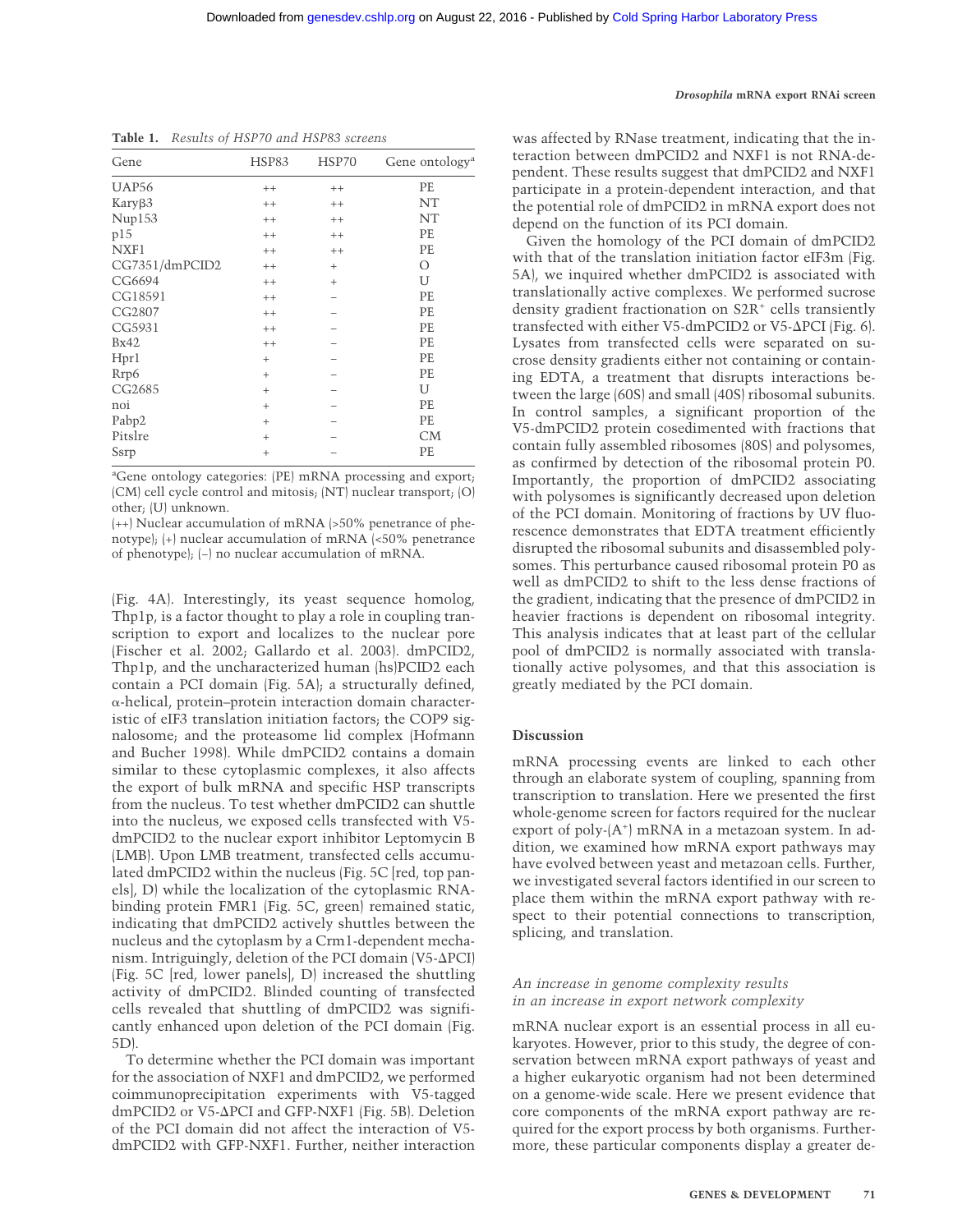

**Figure 4.** Select novel export factors physically interact with NXF1 or affect the mRNA expression levels of core export factors. (*A*) Plasmids encoding seven V5-tagged uncharacterized mRNA export factors or GAPDH1 were transfected into S2R<sup>+</sup> cells, then fixed and stained with anti-V5 antibody (red) and WGA (green). Bar, 4 µm. (*B*) V5-tagged export factors depicted in *A* were cotransfected with GFP-NXF1 and coimmunoprecipitated using mouse–anti-V5 antibody. Asterisk indicates V5-CG6694, which has low expression in these cells. (*C*) Real-time PCR analysis of NXF1 (red), p15 (yellow), UAP56 (green), and RP49 (light gray) mRNA levels in response to depletion of select novel export factors of a representative biological replicate. Efficient knockdown was confirmed by using primer sets targeting each export factor's mRNA (dark gray).

gree of sequence conservation between them than those that are not conserved functionally between the pathways. We believe this sequence conservation indicates the evolutionary importance of the core mRNA export factors. Importantly, in addition to conservation between export pathways of both organisms, there are significant differences in the export requirements of these systems. It is possible that some of the differences we identified in the export pathways of yeast and *Drosophila* are due to the existence of functional homologs in each system that are not related at the sequence level. However, we believe the additional components required by *Drosophila* may be representative of other pathways that have evolved to take a role in the export of mRNA transcripts generated by more complex processing events characteristic of a metazoan cell.

The comparative analysis of export factors between *S. cerevisiae* and *Drosophila* is partially based on the negative results for certain factors in our export assay. Due to

the lack of available antibodies, we were unable to monitor the efficiency of depletion of these negative factors. However, negative factors important to our evolutionary analysis were screened for export defects using at least two separate, nonoverlapping dsRNAs per factor in order to reduce the possibility of false-negative results. In addition, we spot-checked the knockdown efficiency at the mRNA level of a small panel of negative factors using quantitative real-time PCR and found that the dsRNAmediated depletion of these factors was comparable with that of our positive control NXF1 (data not shown).

# *mRNA export requirements reflect mRNA processing requirements*

The export pathways of all mRNAs are not identical. Studies in this laboratory (Brodsky and Silver 2000; Hieronymus and Silver 2003; Yu et al. 2004; Moore et al. 2006) and others (Rehwinkel et al. 2004; Kim Guisbert et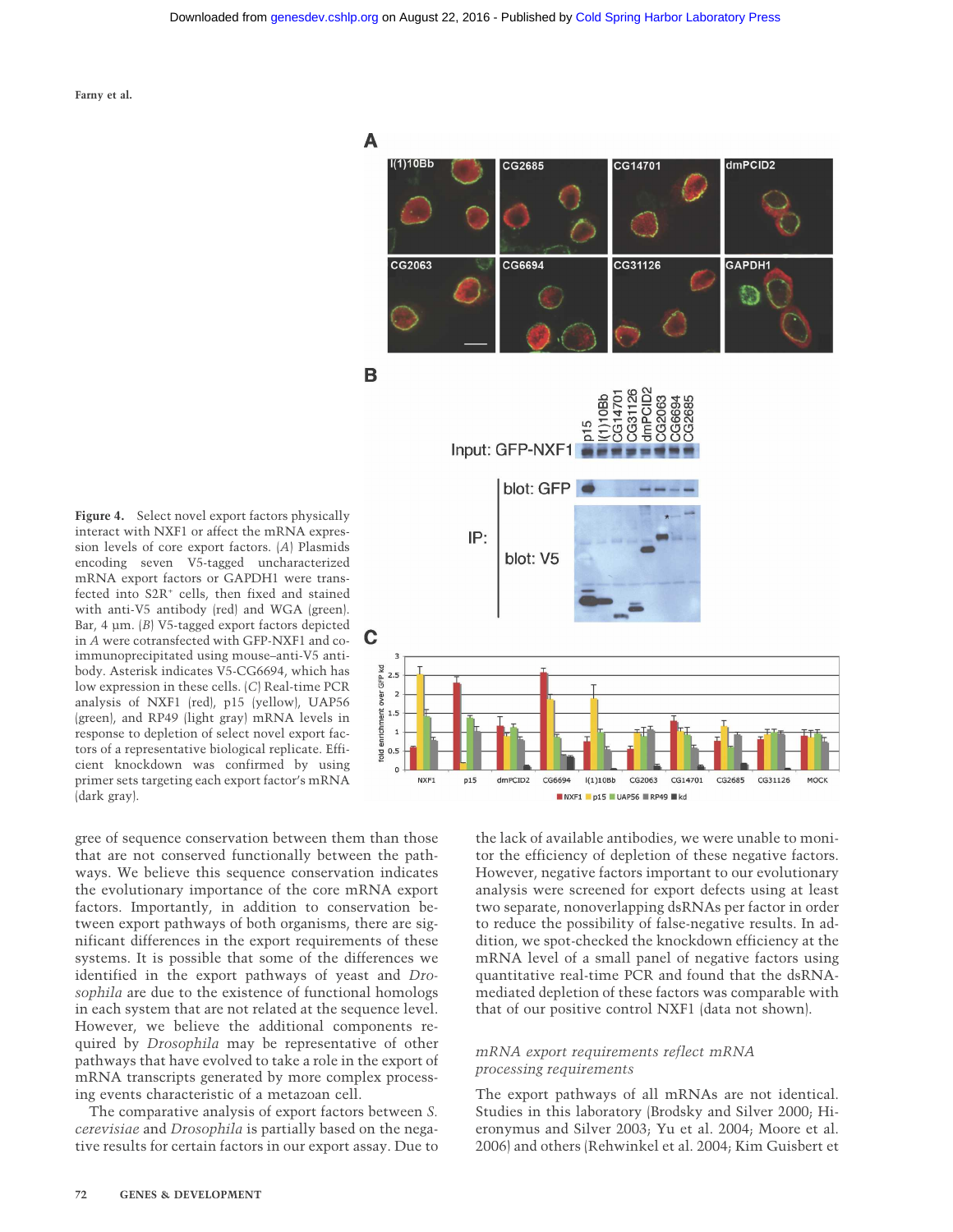

**Figure 5.** The mRNA export factor dmPCID2 shuttles between the nucleus and the cytoplasm. (*A*) Alignment of the PCI domains of *Drosophila* dmPCID2, human hsPCID2, and human eIF3m with predicted secondary structure shows the high proportion of  $\alpha$ -helical regions, characteristic of this domain. Similar (gray) and identical (black) amino acids in this alignment are indicated. (*B*) Coimmunoprecipitation of V5-dmPCID2 and V5- -PCI with GFP-NXF1. (*C*) Nucleocytoplasmic shuttling of dmPCID2 and  $\Delta$ PCI. Cells were transfected with V5-dmPCID2 or V5- $\Delta$ PCI, treated with LMB (10 nM, 3 h), then fixed and costained for V5 (red), FMR1 (green), and WGA (blue). Bar, 4 µm. (*D*) Quantification of nucleocytoplasmic shuttling of dmPCID2 and ΔPCI. *P*-values: (\*)  $0.0229$ ; (\*\*)  $0.0072$ ; (\*\*\*)  $0.0068$ .

al. 2005) have illustrated that there is specificity in the factors employed by each transcript for its processing and subsequent export. Our results show that unspliced HSP70 transcripts require fewer export factors than do spliced HSP83 transcripts, and that some of the additional factors required for HSP83 mRNA export are also important for its efficient splicing. However, although some processing steps appear to be transcript-specific, key factors late in the export process appear to be invariant in their requirement for message export. Indeed, the populations of mRNAs selectively retained in the nucleus of *Drosophila* cells upon knockdown of NXF1, p15, or UAP56 are markedly similar (Herold et al. 2003). Here we show that although HSP70 mRNAs required fewer of the factors tested for export than did HSP83 mRNAs, the subset of general mRNA export factors required by HSP70 were also required by HSP83. This result suggests that the factors common to HSP70 and HSP83 export comprise a minimum core of required factors for export of all transcripts even under conditions of cellular stress, and as such are not likely to be messagespecific (Fig. 7). The degree of specificity of each export and processing factor for transcripts remains to be completely understood and is likely to contribute to the exquisite control a cell exerts over its expression program.

Notably, these experiments interrogated only the 72 general mRNA export factors derived from our primary screen for their importance in HSP mRNA export. It is probable that additional factors outside of these 72 components are required for HSP transcript export and that some of these additional factors would be individually or commonly required by HSP83 and HSP70 mRNAs. We chose the HSP mRNAs for this assay because they were both endogenous and robustly inducible, making them more amenable to high-throughput FISH techniques and allowing us to be confident that our signal was specific.

#### *Novel export factors influence core export machinery*

Genome-wide RNAi screens expose both direct and indirect players in any process being examined. Here we showed that at least some of our novel factors have direct effects on mRNA export in two ways. First,



Figure 6. dmPCID2 is associated with polysomes. Cells transfected with V5-dmPCID2 or V5-ΔPCI were lysed and layered on 10%–50% sucrose gradients. (*Top*) After centrifugation, fractions were collected and UV profiles were monitored at 254 nm under control (black and red) or polysome-disrupting (EDTA, blue and green) conditions. (*Bottom*) Fractions were analyzed by Western blot using anti-V5 or anti-ribosomal protein P0 antibodies.

#### *Drosophila* **mRNA export RNAi screen**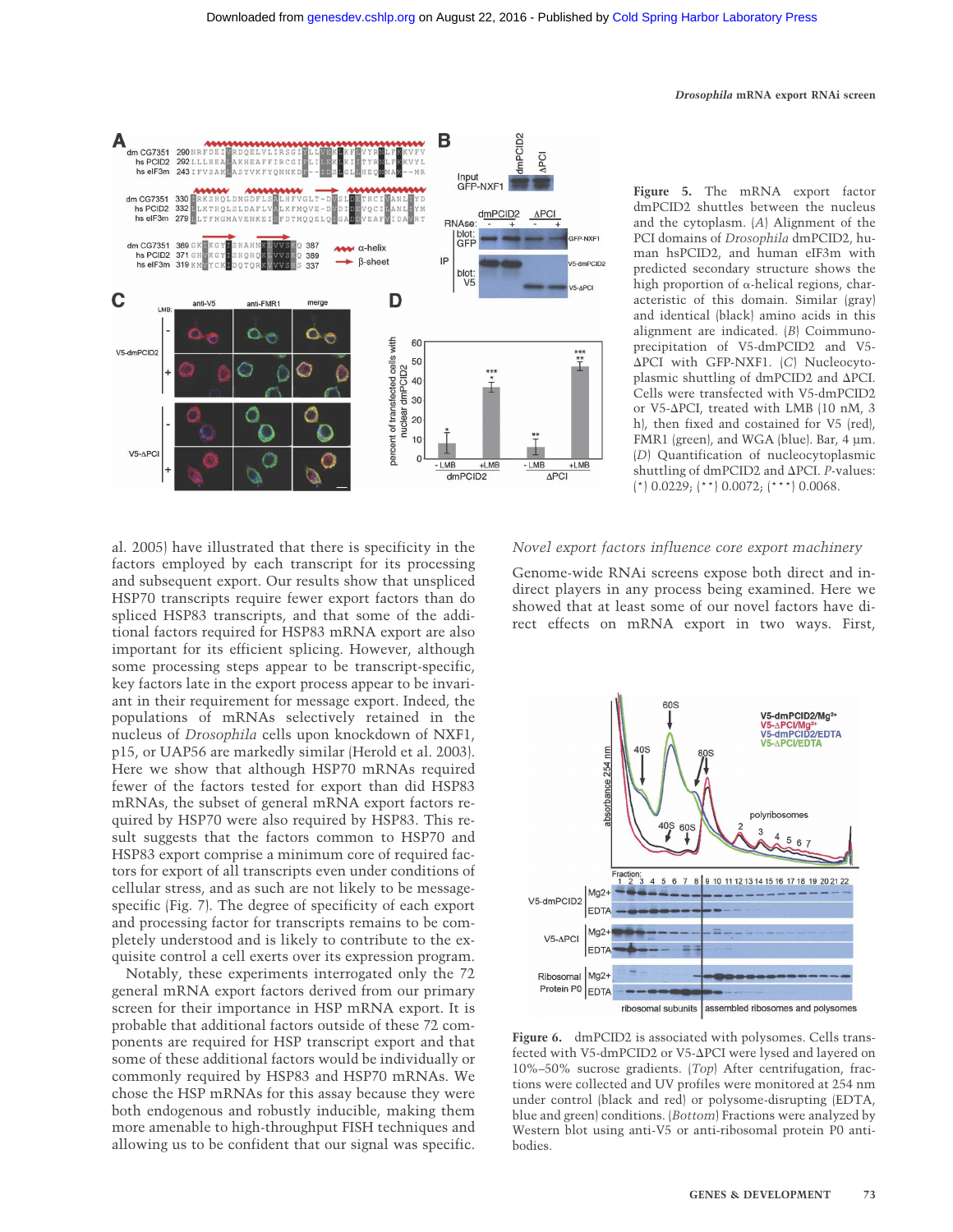

**Figure 7.** A model of mRNA export in *Drosophila*. Many RNA-binding proteins interact with messages during their processing and export from the nucleus. Upon heat shock, a subset of factors is required for the export of both intronless (HSP70, *top*) and introncontaining (HSP83, *bottom*) transcripts. These core factors likely act during general processing steps or message recruitment and nuclear exit (yellow box). Since HSP83 messages must be properly spliced prior to export, additional factors are required for this particular processing step and subsequent export (blue box). Factors demonstrated to be required for proper splicing of the HSP83 message in Figure 3C are shown in green. After export, mRNAs are circularized and bound by translation initiation factors (eIFs) and a polysome is formed. Certain ribosomal subunits identified in this screen may be involved in a feedback mechanism that regulates mRNA export. Likewise, dmPCID2 may be associating with the eIF3 complex through its PCI domain and could mediate the transition of an exported mRNP into a polysome.

CG6694, CG2063, CG2685, and dmPCID2 were found to interact with NXF1 by coimmunoprecipitation assays (Fig. 4B). Second, CG6694 and l(1)10Bb were found to have a compensatory transcriptional up-regulation of core export factors upon their dsRNA-mediated depletion, as determined by quantitative real-time PCR analysis (Fig. 4C). CG6694 was the only factor tested to show both a transcriptional effect and a physical interaction with NXF1. Interestingly, CG6694 possesses homology with a member of the cleavage and polyadenylation specificity factor (CPSF) complex that is required for proper 3'-processing of mRNAs. We speculate that this factor may play a role in the recruitment of NXF1 to cleaved and polyadenylated transcripts. While the full elucidation of the roles of these factors in mRNA export will require future study, the assays described demonstrate that at least some of our novel factors are direct participants in the mRNA export pathway in *Drosophila*.

# *Translation and cell cycle regulation may be linked to mRNA export*

In addition to identifying many novel factors that affect mRNA export, our results illuminate connections between export and both translation and cell cycle regulation. dmPCID2 was a previously uncharacterized fly protein that we found to specifically interact with NXF1 in an RNA-independent manner. Additionally, we showed that dmPCID2 shuttles in and out of the nucleus by a Crm1-dependent mechanism, and that the NXF1 inter-

action and shuttling properties of dmPCID2 are not due to the presence of its PCI domain. However, association of dmPCID2 with polysomes is strongly dependant on the PCI domain. We propose that dmPCID2 may act as a bridge between mRNA export and translation by mediating an interaction between the exported mRNP bound to NXF1 and the translation machinery, perhaps via interactions with the PCI-containing translation initiation complex eIF3 (Fig. 7).

Our screen results identified eight export factors that were already implicated in regulation of the cell cycle. The cyclin-dependent kinase CDK11 (*Drosophila* PITSLRE) plays a role in transcription and splicing through phosphorylation of the SR splicing factor 9G8 in human cells (Hu et al. 2003), and phosphorylation-dependent interactions between NXF1 and SR adaptor proteins have been documented (Huang et al. 2004). Regulating interactions of NXF1 with the mRNP via cell cycle-dependent phosphorylation events is an intriguing mechanism for linking cell growth and mRNA export.

In summary, we present the results of the first genome-wide metazoan mRNA export screen. Our results provide important new groundwork for the study of the essential process of nuclear mRNA export in higher eukaryotes.

#### **Materials and methods**

#### *Cell lines and constructs*

*Drosophila* S2R+ cells were obtained from N. Perrimon (Harvard Medical School, Boston, MA) and were maintained in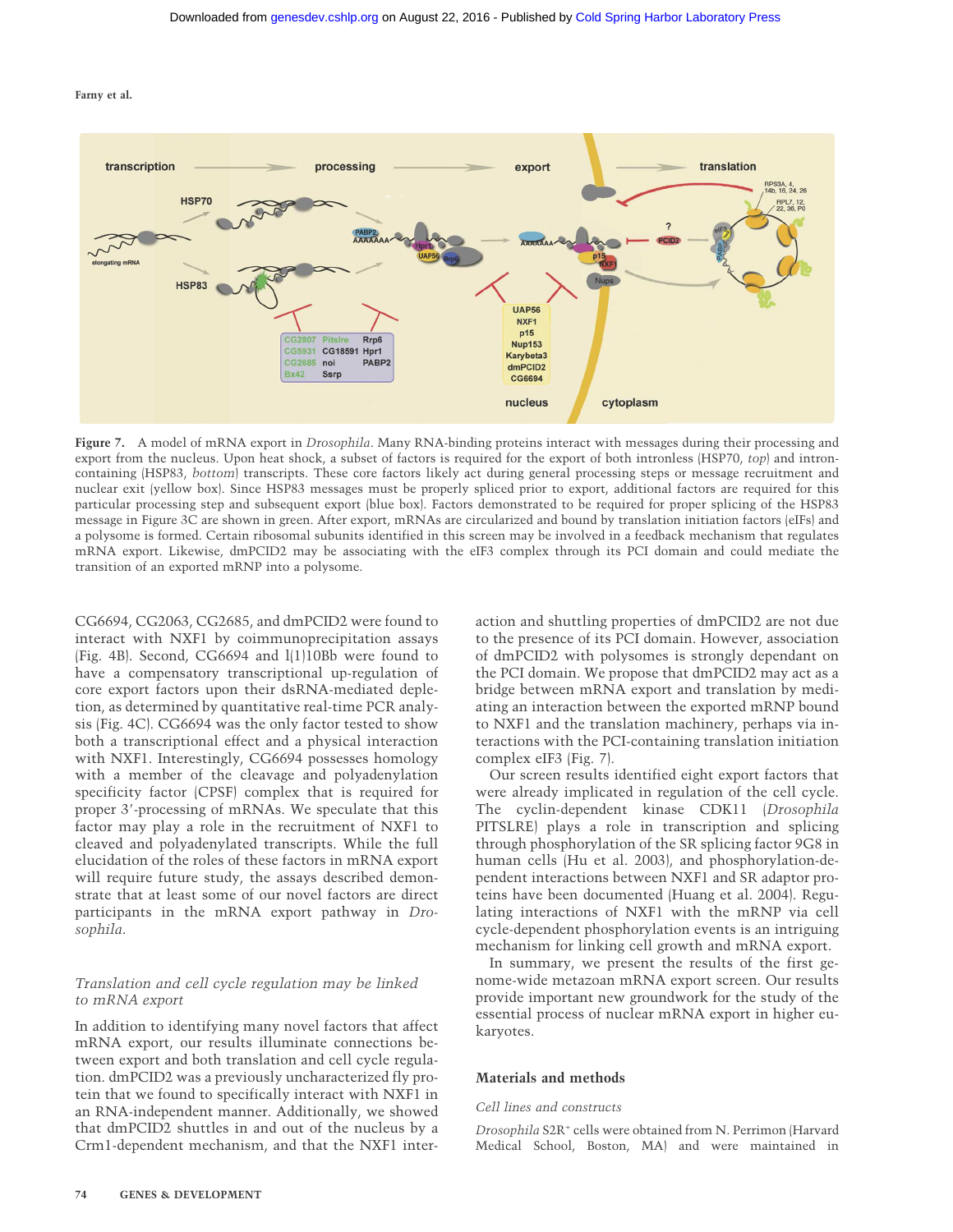Schneider's *Drosophila* Medium (Invitrogen) containing 10% fetal bovine serum and penicillin/streptomycin solution. Full coding regions of genes used for expression studies were cloned by RT–PCR from total RNA isolated from S2R<sup>+</sup> cells, and were inserted into pAc5.1-V5/His (Invitrogen) or pAc5.1 containing an N-terminal GFP.

#### *Whole-genome RNAi screen*

The full genome dsRNA library was obtained from the *Drosophila* RNAi Screening Center (DRSC) at Harvard Medical School (http://www.flyrnai.org). Approximately 21,300 dsRNAs were synthesized and arrayed in duplicate in 63 384-well black, clear-bottomed plates by the DRSC. S2R<sup>+</sup> cells were scrapeharvested, counted, and resuspended in serum-free medium. Cells  $(3 \times 10^4)$  were added to each well containing 0.25 µg of dsRNA, incubated for 30 min, then supplemented with complete growth media and incubated for 4 d at 25°C. FISH of screen plates was adapted from described protocols (Herold et al. 2001; Kedersha et al. 2002) as follows: The plates were fixed in 4% paraformaldehyde in PBS (4% PF/PBS) for 10 min, post-fixed in methanol for 10 min, and rehydrated in 70% ethanol for 10 min. The plates were then washed in 1 M Tris (pH 8) for 5 min, then hybridized for 1 h at 37° with a Cy3-Oligo-d $T_{(30)}$  probe (Integrated DNA Technologies) at 1 µg/mL in hybridization buffer (25% formamide, 10% dextran sulfate, 0.005% BSA, 1 mg/mL yeast tRNA in 2× SSC). The plates were washed twice in 2× SSC at 25°C and stained with Hoechst 33325 dye (Sigma) at 0.5 µg/ mL in 2× SSC. Plates were imaged using the ImageXpress Micro (Molecular Devices) at the Institute for Chemistry and Cell Biology (ICCB) at Harvard Medical School, and the images were collected using MetaXpress software (Molecular Devices). Images were inspected visually for an mRNA export defect phenotype. The screen was performed in duplicate. For validation of the primary assay, a set of separate, nonoverlapping dsRNAs, all having no predicted off-target effects (based on 19-base-pair identity), was employed to rescreen candidate genes from the primary screen. dsRNAs were synthesized from T7-ended DNA templates obtained from the DRSC, using the MEGAscript T7 Transcription kit (Ambion) and purified using the RNeasy kit (Qiagen) per the manufacturers' protocols. The mRNA export assay described above was then repeated at three time points: 72 h, 96 h, and 144 h.

#### *Secondary screening of HSP70 and HSP83 mRNA export*

Validated dsRNAs from the primary screen were examined for export defects of specific transcripts using probes against endogenous HSP70 and HSP83. To visualize HSP70 mRNA, a series of three Cy3-labeled HSP70 oligonucleotide probes (Integrated DNA Technologies) were used at a final concentration of 2 µg/ mL each in hybridization buffer. Plates were heat-shocked for 1 h at 37°C, then fixed and hybridized as described for the primary screen. To visualize HSP83 mRNA (Herold et al. 2001), a digoxygenin-labeled dsDNA probe was produced as described (Gilks et al. 2004), denatured for 7 min at 95°C, and then diluted 1:100 in hybridization buffer. Samples were denatured for 10 min at 65°C, then hybridized for 16 h at 45°C. The samples were then washed as described, except that the washes were performed at 45°C, then stained with sheep–anti-digoxygenin (Roche) at 1:200, then donkey–anti-sheep Cy3 secondary antibody at 1:2000, plus Hoechst and Alexa-488-wheat germ agglutinin (WGA) as described.

#### *Immunofluorescence staining and microscopy*

S2R<sup>+</sup> cells were plated on glass coverslips in a 24-well plate and transfected using Effectene Transfection Reagent (Qiagen) per the manufacturer's protocols. After 24 h, the cells were fixed first in  $0.5\%$  Triton X-100 + 2% PF/PBS for 5 min, and then 4% PF/PBS for 10 min, then rinsed with PBS and blocked in 5% normal donkey serum in PBS (NDS/PBS). All antibodies were diluted in NDS/PBS as follows: V5 mAb (Sigma), 1:1000; donkey–anti-mouse Cy3 (Jackson Immunoresearch), 1:2000; Hoechst (Sigma), 1:1000; Alexa-488-WGA (Invitrogen), 1:1000. Incubations were performed for 1 h at room temperature, followed by three 5-min washes in PBS, then mounted on slides for microscopy. Images were taken on a Nikon TE2000 inverted fluorescence microscope with 3 W laser spinning disc confocal using a 100× Plan-Apo lens, acquired using MetaMorph software (Molecular Devices), and compiled for figures using Adobe Photoshop CS software. Leptomycin B (Sigma) was used at 10 nM for 3 h before fixation and staining as described.

#### *Immunoprecipitation experiments*

V5-tagged constructs were transiently cotransfected into S2R<sup>+</sup> cells with either GFP-NXF1 or GFP. At 20 h, cells were lysed in immunoprecipitation (IP) buffer (20 mM Tris at pH 7.5, 200 mM NaCl, 0.5 mM EDTA 10% glycerol, 0.5% NP-40, plus protease inhibitors [Roche]). Input lysates were precleared with protein A sepharose beads (Amersham), then incubated with V5-agarose (Sigma) beads overnight at 4°C. V5-agarose beads were then washed three times in room temperature IP buffer and eluted in SDS Lammeli buffer by boiling. Where shown, RNase A and T cocktail (Ambion) was added to lysates for 30 min at 25°C before addition of antibody.

#### *Sequence alignment*

Amino acid sequence conservation between *S. cerevisiae* and *D. melanogaster* homologs (Fig. 2; Supplemental Table S2) was determined using the pairwise alignment tool at http://www.ebi. ac.uk/emboss/align with the following parameters: Needleman-Wunsch global alignment algorithm (Needleman and Wunsch 1970), Blosum62 substitution matrix, gap penalty 5.0, and gap extension penalty 0.5 (Pillai et al. 2005). Alignments for Figure 5 were constructed using the Multiple Sequence Alignment (Huang 1994) tool at http://genome.cs.mtu.edu/map.html, and identity/similarty shading was performed using the Multiple Align Show (Stothard 2000) tool at http://bioinformatics.org/ sms/index.html. Structural predictions were obtained using the SSpro8 secondary structure prediction (Pollastri et al. 2002) tool at http://www.ics.uci.edu/∼baldig/scratch.

#### *Real-time PCR*

Knockdowns were performed in biological duplicate for 4 d as described previously except  $2 \times 10^6$  S2R<sup>+</sup> cells were seeded in a six-well plate format and 1 mL of serum-free media, 25 µg of dsRNA, and 3 mL of complete media were used. Cells were heat-shocked and scrape-harvested, and total RNA was isolated using the RNeasy kit (Qiagen) as per the manufacturer's protocols. Samples were DNase-treated (Ambion) and 2.75–3 µg of total RNA were used in cDNA synthesis reactions containing Oligo d*T* and SuperScript III (Invitrogen). cDNAs were diluted appropriately and used as input in real-time PCR reactions containing iQ SYBR Green (Bio-Rad) and 50 nM oligonucleotide primers interrogating either *Drosophila* HSP83 intronic or exonic sequence. An intergenic primer set was additionally analyzed to ensure that no genomic sequence was present in each cDNA preparation. A ratio of the levels of intron-containing transcript to exon-containing transcript was calculated for each sample and then normalized to that of a mock-treated sample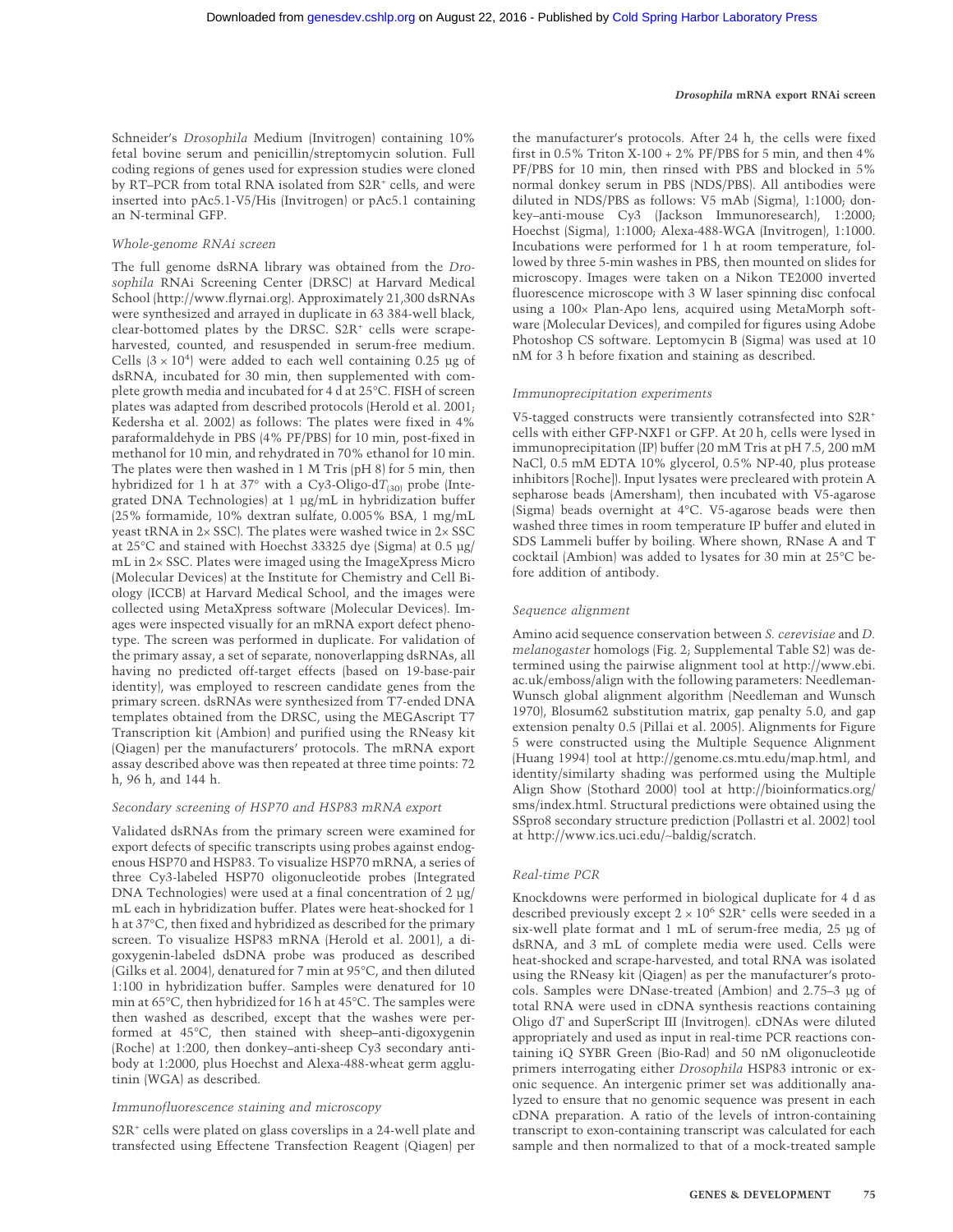using the  $\Delta \Delta C_t$  method (Livak and Schmittgen 2001). Similar techniques were employed for expression analysis, except that cells were not heat-shocked and random hexamers were used for cDNA preparation. A ratio of the levels of NXF1, p15, UAP56, RP49, or the depleted transcript to 18S rRNA was calculated for each sample and then normalized to that of a GFP dsRNAtreated sample as described above. All real-time PCR primers were designed using Primer Express 1.0 (Applied Biosystems) and are listed in Supplemental Table S3.

#### *Sucrose gradient fractionation*

S2R<sup>+</sup> cells  $(3.0 \times 10^7)$  were transfected with V5-CG7351 as described. At 24 h, cells were scrape-harvested and lysed in lysis buffer (25 mM HEPES at pH 6.9, 100 mM KCl, 10 µg/mL cyclohexamide, 1  $\mu$ g/mL heparin, 0.5% NP-40, and 5 mM MgCl<sub>2</sub> or 25 mM EDTA as appropriate). Nuclei were pelleted, and supernatants were layered onto 10%–50% sucrose gradients (prepared in buffer containing 25 mM HEPES at pH 6.9, 100 mM KCl, 10 µg/mL cyclohexamide, 1 µg/mL heparin, and 5 mM MgCl<sub>2</sub> or 25 mM EDTA). After high-speed centrifugation (35,000 rpm for 3 h), gradients were eluted on a gradient fractionator (Brandel) and monitored by UV at 254 nm. Fractions were collected, acetone-precipitated, and processed for SDS-PAGE, followed by blotting with anti-V5 (Invitrogen) or anti-P0 (ImmunoVision) antibodies.

#### **Acknowledgments**

We thank N. Perrimon, B. Mathey-Prevot, N. Ramadan, and members of the DRSC for reagents and advice; S. Rudnicki, C. Shamu, and members of the ICCB for assistance with imaging; N. Kedersha for protocols, reagents, and advice on in situ hybridizaiton and sucrose gradient fractionation; E. Izzauralde and J. Rehwinkel for information on HSP83 in situ probes; and members of the Silver laboratory for discussion and critical reading of this manuscript. This work was supported by the Harvard Biological and Biomedical Sciences Program (N.G.F. and J.A.H.) and grants from the NIH (to P.A.S.). N.G.F. designed and performed the primary screen, and performed coimmunoprecipitation experiments. N.G.F and J.A.H. performed the validation screening, the HSP70 and HSP83 experiments, the cloning and expression of novel factors, and sucrose gradient fractionation. J.A.H performed all real-time PCR experiments. We all contributed to discussion of results and to writing the manuscript.

#### **References**

- Aguilera, A. 2005. mRNA processing and genomic instability. *Nat. Struct. Mol. Biol.* **12:** 737–738.
- Amberg, D.C., Goldstein, A.L., and Cole, C.N. 1992. Isolation and characterization of RAT1: An essential gene of *Saccharomyces cerevisiae* required for the efficient nucleocytoplasmic trafficking of mRNA. *Genes* & *Dev.* **6:** 1173–1189.
- Armknecht, S., Boutros, M., Kiger, A., Nybakken, K., Mathey-Prevot, B., and Perrimon, N. 2005. High-throughput RNA interference screens in *Drosophila* tissue culture cells. *Methods Enzymol.* **392:** 55–73.
- Azad, A.K., Tani, T., Shiki, N., Tsuneyoshi, S., Urushiyama, S., and Ohshima, Y. 1997. Isolation and molecular characterization of mRNA transport mutants in *Schizosaccharomyces pombe*. *Mol. Biol. Cell* **8:** 825–841.
- Boutros, M., Kiger, A.A., Armknecht, S., Kerr, K., Hild, M., Koch, B., Haas, S.A., Consortium, H.F., Paro, R., and Perrimon, N. 2004. Genome-wide RNAi analysis of growth and

viability in *Drosophila* cells. *Science* **303:** 832–835.

- Braun, I.C., Rohrbach, E., Schmitt, C., and Izaurralde, E. 1999. TAP binds to the constitutive transport element (CTE) through a novel RNA-binding motif that is sufficient to promote CTE-dependent RNA export from the nucleus. *EMBO J.* **18:** 1953–1965.
- Brodsky, A.S. and Silver, P.A. 2000. Pre-mRNA processing factors are required for nuclear export. *RNA* **6:** 1737–1749.
- Brown, J.A., Bharathi, A., Ghosh, A., Whalen, W., Fitzgerald, E., and Dhar, R. 1995. A mutation in the *Schizosaccharomyces pombe rae1* gene causes defects in poly(A)<sup>+</sup> RNA export and in the cytoskeleton. *J. Biol. Chem.* **270:** 7411–7419.
- Custodio, N., Carvalho, C., Condado, I., Antoniou, M., Blencowe, B.J., and Carmo-Fonseca, M. 2004. In vivo recruitment of exon junction complex proteins to transcription sites in mammalian cell nuclei. *RNA* **10:** 622–633.
- Davis, C.A. and Ares Jr., M. 2006. Accumulation of unstable promoter-associated transcripts upon loss of the nuclear exosome subunit Rrp6p in *Saccharomyces cerevisiae*. *Proc. Natl. Acad. Sci.* **103:** 3262–3267.
- Figueroa, J.D. and Hayman, M.J. 2004. The human Ski-interacting protein functionally substitutes for the yeast PRP45 gene. *Biochem. Biophys. Res. Commun.* **319:** 1105–1109.
- Fischer, T., Strasser, K., Racz, A., Rodriguez-Navarro, S., Oppizzi, M., Ihrig, P., Lechner, J., and Hurt, E. 2002. The mRNA export machinery requires the novel Sac3p–Thp1p complex to dock at the nucleoplasmic entrance of the nuclear pores. *EMBO J.* **21:** 5843–5852.
- Gallardo, M., Luna, R., Erdjument-Bromage, H., Tempst, P., and Aguilera, A. 2003. Nab2p and the Thp1p–Sac3p complex functionally interact at the interface between transcription and mRNA metabolism. *J. Biol. Chem.* **278:** 24225–24232.
- Gatfield, D. and Izaurralde, E. 2002. REF1/Aly and the additional exon junction complex proteins are dispensable for nuclear mRNA export. *J. Cell Biol.* **159:** 579–588.
- Gatfield, D., Le Hir, H., Schmitt, C., Braun, I.C., Kocher, T., Wilm, M., and Izaurralde, E. 2001. The DExH/D box protein HEL/UAP56 is essential for mRNA nuclear export in *Drosophila*. *Curr. Biol.* **11:** 1716–1721.
- Gilks, N., Kedersha, N., Ayodele, M., Shen, L., Stoecklin, G., Dember, L.M., and Anderson, P. 2004. Stress granule assembly is mediated by prion-like aggregation of TIA-1. *Mol. Biol. Cell* **15:** 5383–5398.
- Gross, T., Siepmann, A., Sturm, D., Windgassen, M., Scarcelli, J.J., Seedorf, M., Cole, C.N., and Krebber, H. 2007. The DEAD-box RNA helicase Dbp5 functions in translation termination. *Science* **315:** 646–649.
- Guzik, B.W., Levesque, L., Prasad, S., Bor, Y.C., Black, B.E., Paschal, B.M., Rekosh, D., and Hammarskjold, M.L. 2001. NXT1 (p15) is a crucial cellular cofactor in TAP-dependent export of intron-containing RNA in mammalian cells. *Mol. Cell. Biol.* **21:** 2545–2554.
- Heath, C.V., Copeland, C.S., Amberg, D.C., Del Priore, V., Snyder, M., and Cole, C.N. 1995. Nuclear pore complex clustering and nuclear accumulation of poly(A)<sup>+</sup> RNA associated with mutation of the *Saccharomyces cerevisiae RAT2/ NUP120* gene. *J. Cell Biol.* **131:** 1677–1697.
- Herold, A., Klymenko, T., and Izaurralde, E. 2001. NXF1/p15 heterodimers are essential for mRNA nuclear export in *Drosophila*. *RNA* **7:** 1768–1780.
- Herold, A., Teixeira, L., and Izaurralde, E. 2003. Genome-wide analysis of nuclear mRNA export pathways in *Drosophila*. *EMBO J.* **22:** 2472–2483.
- Hieronymus, H. and Silver, P.A. 2003. Genome-wide analysis of RNA–protein interactions illustrates specificity of the mRNA export machinery. *Nat. Genet.* **33:** 155–161.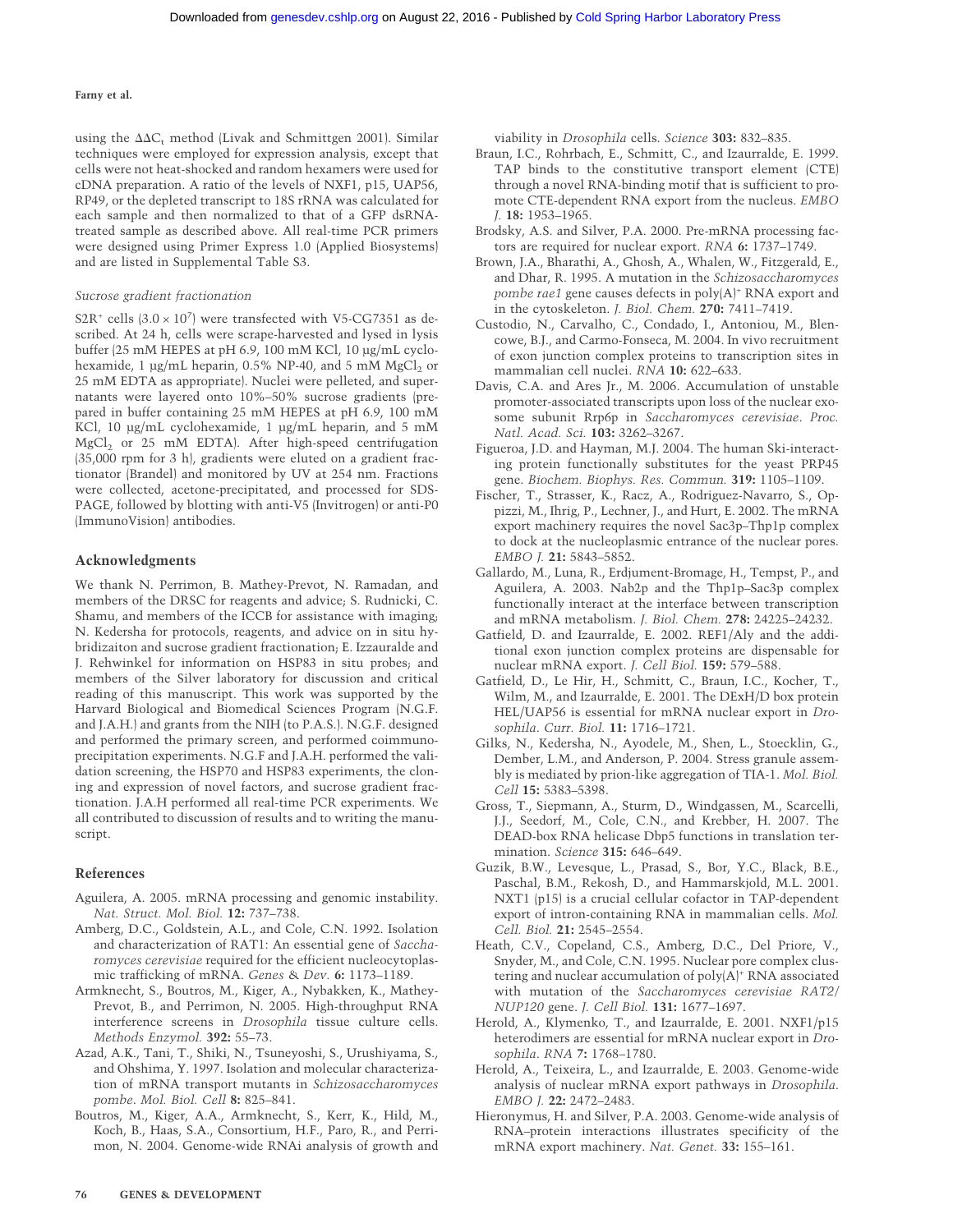- Hieronymus, H., Yu, M.C., and Silver, P.A. 2004. Genome-wide mRNA surveillance is coupled to mRNA export. *Genes* & *Dev.* **18:** 2652–2662.
- Hofmann, K. and Bucher, P. 1998. The PCI domain: A common theme in three multiprotein complexes. *Trends Biochem. Sci.* **23:** 204–205.
- Hu, D., Mayeda, A., Trembley, J.H., Lahti, J.M., and Kidd, V.J. 2003. CDK11 complexes promote pre-mRNA splicing. *J. Biol. Chem*. **278:** 8623–8629.
- Huang, X. 1994. On global sequence alignment. *Comput. Appl. Biosci.* **10:** 227–235.
- Huang, Y., Gattoni, R., Stevenin, J., and Steitz, J.A. 2003. SR splicing factors serve as adapter proteins for TAP-dependent mRNA export. *Mol. Cell* **11:** 837–843.
- Huang, Y., Yario, T.A., and Steitz, J.A. 2004. A molecular link between SR protein dephosphorylation and mRNA export. *Proc. Natl. Acad. Sci.* **101:** 9666–9670.
- Kapadia, F., Pryor, A., Chang, T.H., and Johnson, L.F. 2006. Nuclear localization of poly(A)<sup>+</sup> mRNA following siRNA reduction of expression of the mammalian RNA helicases UAP56 and URH49. *Gene* **384:** 37–44.
- Katahira, J., Strasser, K., Podtelejnikov, A., Mann, M., Jung, J.U., and Hurt, E. 1999. The Mex67p-mediated nuclear mRNA export pathway is conserved from yeast to human. *EMBO J.* **18:** 2593–2609.
- Kedersha, N., Chen, S., Gilks, N., Li, W., Miller, I.J., Stahl, J., and Anderson, P. 2002. Evidence that ternary complex (eIF2- GTP-tRNA(i)(Met))-deficient preinitiation complexes are core constituents of mammalian stress granules. *Mol. Biol. Cell* **13:** 195–210.
- Kiger, A.A., Baum, B., Jones, S., Jones, M.R., Coulson, A., Echeverri, C., and Perrimon, N. 2003. A functional genomic analysis of cell morphology using RNA interference. *J. Biol.* **2:** 27. doi: 10.1186/1475-4924-2-27.
- Kim Guisbert, K., Duncan, K., Li, H., and Guthrie, C. 2005. Functional specificity of shuttling hnRNPs revealed by genome-wide analysis of their RNA binding profiles. *RNA* **11:** 383–393.
- Kulkarni, M.M., Booker, M., Silver, S.J., Friedman, A., Hong, P., Perrimon, N., and Mathey-Prevot, B. 2006. Evidence of offtarget effects associated with long dsRNAs in *Drosophila melanogaster* cell-based assays. *Nat. Methods* **3:** 833–838.
- Lei, E.P. and Silver, P.A. 2002. Intron status and 3'-end formation control cotranscriptional export of mRNA. *Genes* & *Dev.* **16:** 2761–2766.
- Lei, E.P., Krebber, H., and Silver, P.A. 2001. Messenger RNAs are recruited for nuclear export during transcription. *Genes* & *Dev.* **15:** 1771–1782.
- Libri, D., Graziani, N., Saguez, C., and Boulay, J. 2001. Multiple roles for the yeast *SUB2*/yUAP56 gene in splicing. *Genes* & *Dev.* **15:** 36–41.
- Livak, K.J. and Schmittgen, T.D. 2001. Analysis of relative gene expression data using real-time quantitative PCR and the 2(−- - C(T)) method. *Methods* **25:** 402–408.
- Longman, D., Johnstone, I.L., and Caceres, J.F. 2003. The Ref/ Aly proteins are dispensable for mRNA export and development in *Caenorhabditis elegans*. *RNA* **9:** 881–891.
- Luo, M.J. and Reed, R. 1999. Splicing is required for rapid and efficient mRNA export in metazoans. *Proc. Natl. Acad. Sci.* **96:** 14937–14942.
- Moore, M.J., Schwartzfarb, E.M., Silver, P.A., and Yu, M.C. 2006. Differential recruitment of the splicing machinery during transcription predicts genome-wide patterns of mRNA splicing. *Mol. Cell* **24:** 903–915.
- Needleman, S.B. and Wunsch, C.D. 1970. A general method applicable to the search for similarities in the amino acid

sequence of two proteins. *J. Mol. Biol.* **48:** 443–453.

- Park, J.W., Parisky, K., Celotto, A.M., Reenan, R.A., and Graveley, B.R. 2004. Identification of alternative splicing regulators by RNA interference in *Drosophila*. *Proc. Natl. Acad. Sci.* **101:** 15974–15979.
- Penkett, C.J., Morris, J.A., Wood, V., and Bahler, J. 2006. YOGY: A web-based, integrated database to retrieve protein orthologs and associated Gene Ontology terms. *Nucleic Acids Res.* **34:** W330–W334. doi: 10.1093/nar/gkl311.
- Pillai, S., Silventoinen, V., Kallio, K., Senger, M., Sobhany, S., Tate, J., Velankar, S., Golovin, A., Henrick, K., Rice, P., et al. 2005. SOAP-based services provided by the European Bioinformatics Institute. *Nucleic Acids Res.* **33:** W25–W28. doi: 10.1093/nar/gki491.
- Pollastri, G., Przybylski, D., Rost, B., and Baldi, P. 2002. Improving the prediction of protein secondary structure in three and eight classes using recurrent neural networks and profiles. *Proteins* **47:** 228–235.
- Reed, R. 2003. Coupling transcription, splicing and mRNA export. *Curr. Opin. Cell Biol.* **15:** 326–331.
- Reed, R. and Cheng, H. 2005. TREX, SR proteins and export of mRNA. *Curr. Opin. Cell Biol.* **17:** 269–273.
- Rehwinkel, J., Herold, A., Gari, K., Kocher, T., Rode, M., Ciccarelli, F.L., Wilm, M., and Izaurralde, E. 2004. Genomewide analysis of mRNAs regulated by the THO complex in *Drosophila melanogaster*. *Nat. Struct. Mol. Biol.* **11:** 558– 566.
- Saguez, C., Olesen, J.R., and Jensen, T.H. 2005. Formation of export-competent mRNP: Escaping nuclear destruction. *Curr. Opin. Cell Biol.* **17:** 287–293.
- Sakharkar, M.K. and Kangueane, P. 2004. Genome SEGE: A database for 'intronless' genes in eukaryotic genomes. *BMC Bioinformatics* **5:** 67. doi: 10.1186/1471-2105-5-67.
- Sanford, J.R., Gray, N.K., Beckmann, K., and Caceres, J.F. 2004. A novel role for shuttling SR proteins in mRNA translation. *Genes* & *Dev.* **18:** 755–768.
- Segref, A., Sharma, K., Doye, V., Hellwig, A., Huber, J., Luhrmann, R., and Hurt, E. 1997. Mex67p, a novel factor for nuclear mRNA export, binds to both poly(A)+ RNA and nuclear pores. *EMBO J.* **16:** 3256–3271.
- Sommer, P. and Nehrbass, U. 2005. Quality control of messenger ribonucleoprotein particles in the nucleus and at the pore. *Curr. Opin. Cell Biol.* **17:** 294–301.
- Stevens, S.W., Ryan, D.E., Ge, H.Y., Moore, R.E., Young, M.K., Lee, T.D., and Abelson, J. 2002. Composition and functional characterization of the yeast spliceosomal penta-snRNP. *Mol. Cell* **9:** 31–44.
- Stothard, P. 2000. The sequence manipulation suite: JavaScript programs for analyzing and formatting protein and DNA sequences. *Biotechniques* **28:** 1102, 1104.
- Strasser, K. and Hurt, E. 2000. Yra1p, a conserved nuclear RNAbinding protein, interacts directly with Mex67p and is required for mRNA export. *EMBO J.* **19:** 410–420.
- Strasser, K. and Hurt, E. 2001. Splicing factor Sub2p is required for nuclear mRNA export through its interaction with Yra1p. *Nature* **413:** 648–652.
- Strasser, K., Bassler, J., and Hurt, E. 2000. Binding of the Mex67p/Mtr2p heterodimer to FXFG, GLFG, and FG repeat nucleoporins is essential for nuclear mRNA export. *J. Cell Biol.* **150:** 695–706.
- Stutz, F., Bachi, A., Doerks, T., Braun, I.C., Seraphin, B., Wilm, M., Bork, P., and Izaurralde, E. 2000. REF, an evolutionary conserved family of hnRNP-like proteins, interacts with TAP/Mex67p and participates in mRNA nuclear export. *RNA* **6:** 638–650.
- Swartz, J.E., Bor, Y.C., Misawa, Y., Rekosh, D., and Hammar-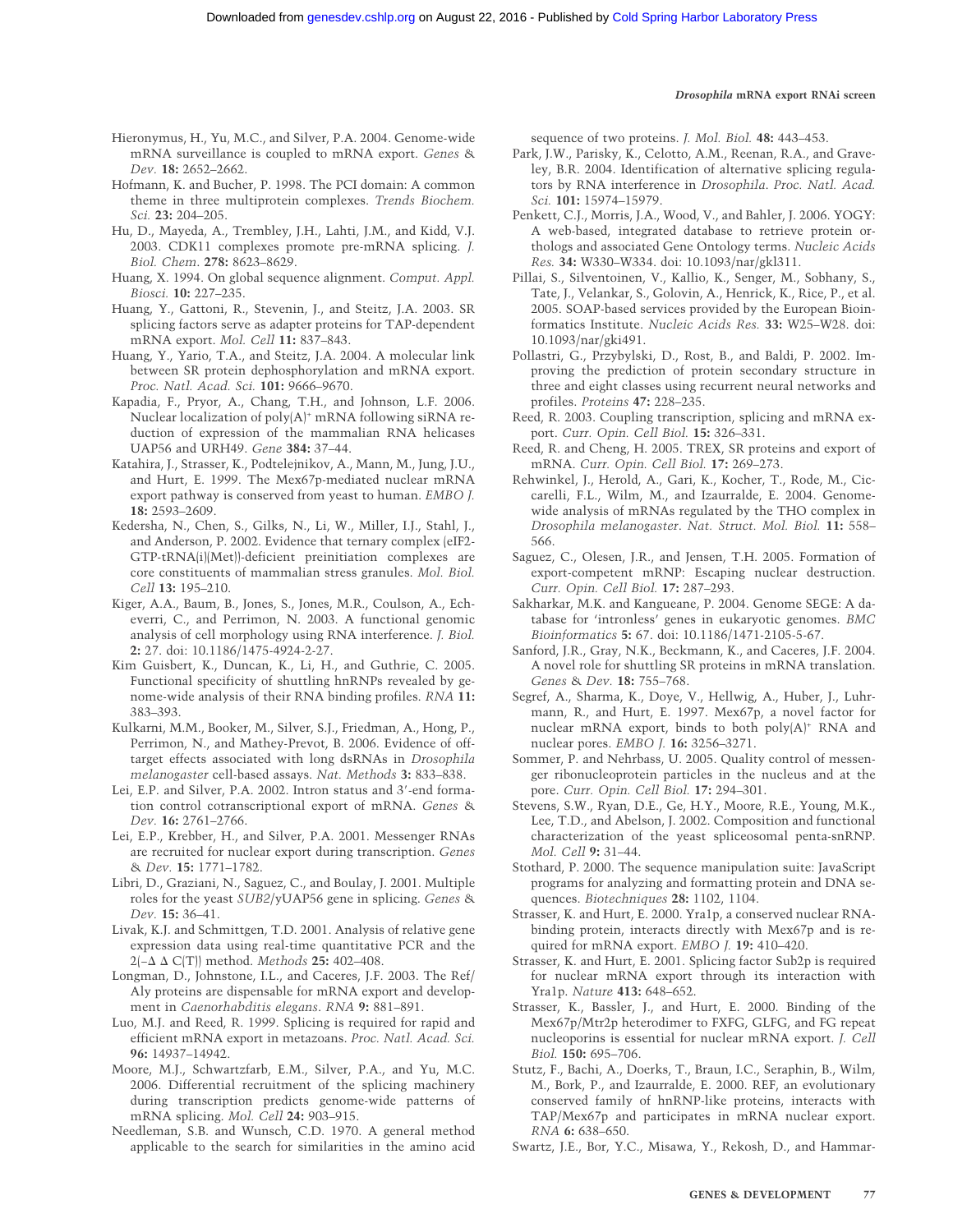skjold, M.L. 2007. The shuttling SR protein 9G8 plays a role in translation of unspliced mRNA containing a constitutive transport element. *J. Biol. Chem.* **282:** 19844–19853.

- Tan, W., Zolotukhin, A.S., Bear, J., Patenaude, D.J., and Felber, B.K. 2000. The mRNA export in *Caenorhabditis elegans* is mediated by Ce-NXF-1, an ortholog of human TAP/NXF and *Saccharomyces cerevisiae* Mex67p. *RNA* **6:** 1762–1772.
- van Deursen, J., Boer, J., Kasper, L., and Grosveld, G. 1996. G2 arrest and impaired nucleocytoplasmic transport in mouse embryos lacking the proto-oncogene CAN/Nup214. *EMBO J.* **15:** 5574–5583.
- Vasudevan, S. and Peltz, S.W. 2003. Nuclear mRNA surveillance. *Curr. Opin. Cell Biol.* **15:** 332–337.
- Vinciguerra, P. and Stutz, F. 2004. mRNA export: An assembly line from genes to nuclear pores. *Curr. Opin. Cell Biol.* **16:** 285–292.
- Watkins, J.L., Murphy, R., Emtage, J.L., and Wente, S.R. 1998. The human homologue of *Saccharomyces cerevisiae* Gle1p is required for poly(A)<sup>+</sup> RNA export. *Proc. Natl. Acad. Sci.* **95:** 6779–6784.
- Wiegand, H.L., Coburn, G.A., Zeng, Y., Kang, Y., Bogerd, H.P., and Cullen, B.R. 2002. Formation of Tap/NXT1 heterodimers activates Tap-dependent nuclear mRNA export by enhancing recruitment to nuclear pore complexes. *Mol. Cell. Biol.* **22:** 245–256.
- Windgassen, M., Sturm, D., Cajigas, I.J., Gonzalez, C.I., Seedorf, M., Bastians, H., and Krebber, H. 2004. Yeast shuttling SR proteins Npl3p, Gbp2p, and Hrb1p are part of the translating mRNPs, and Npl3p can function as a translational repressor. *Mol. Cell. Biol.* **24:** 10479–10491.
- Yu, M.C., Bachand, F., McBride, A.E., Komili, S., Casolari, J.M., and Silver, P.A. 2004. Arginine methyltransferase affects interactions and recruitment of mRNA processing and export factors. *Genes* & *Dev.* **18:** 2024–2035.
- Zenklusen, D., Vinciguerra, P., Wyss, J.C., and Stutz, F. 2002. Stable mRNP formation and export require cotranscriptional recruitment of the mRNA export factors Yra1p and Sub2p by Hpr1p. *Mol. Cell. Biol.* **22:** 8241–8253.
- Zhou, Z., Luo, M.J., Straesser, K., Katahira, J., Hurt, E., and Reed, R. 2000. The protein Aly links pre-messenger-RNA splicing to nuclear export in metazoans. *Nature* **407:** 401– 405.